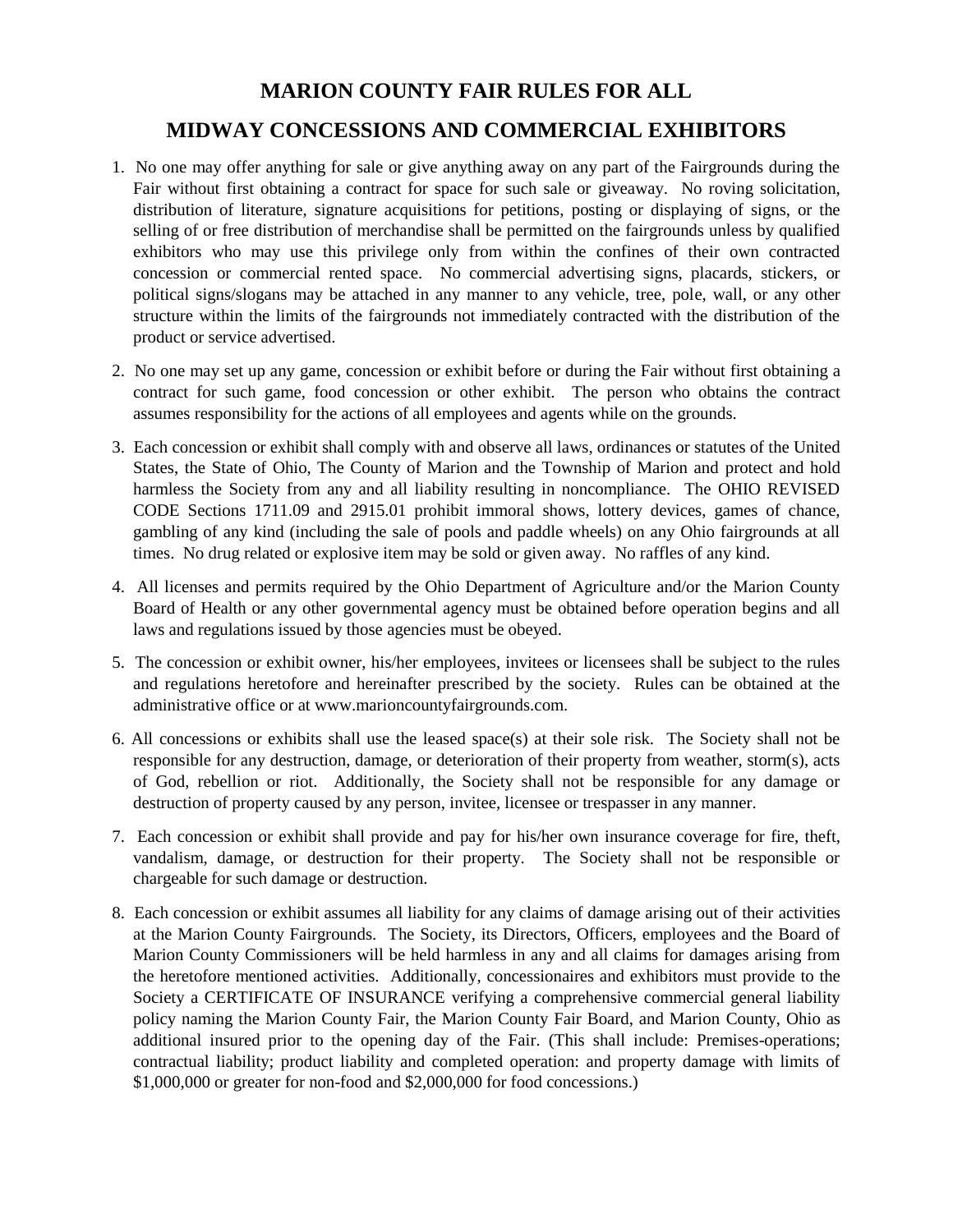- 9. Concessions or exhibits shall not transfer, sell, assign, exchange, barter or permit his/her employees to see, transfer, assign, exchange or barter any privileges, ticket of admission or rights issued to contracted concessions or exhibits or his/her employees hereunder.
- 10. Concessions or exhibits shall not sublet their contract to any person, partnership or corporation.
- 11. Concessions or exhibits shall secure and pay any type of security that either they or the Society determines necessary and shall secure and pay for permits, licenses, sanction fees, etc., necessary to conduct the scheduled activities.
- 12. PAYMENT OF FEES A deposit must be made and a signed contract received to secure a space. The first \$50 of the deposit is non-refundable. NO REFUNDS WILL BE MADE AFTER MAY 1st. All other concession rental and fees must be paid by the third day of the fair.
- 13. Each concession or exhibit shall post in a conspicuous manner at the front or entrance to their place of business a sign showing the price to be charged for meal, lunches, drinks or other articles of food to be sold. The size of said sign, manner and place of posting to be approved by the Society.
- 14. All business shall be conducted in a courteous manner and all Fair patrons shall be treated politely and courteously at all times.
- 15. All business will be conducted from within the contracted space and all advertising will be confined to the inside of said space.
- 16. Only items listed on the contract may be sold from or displayed in the concession or exhibit space.
- 17. No pets or animals allowed on the fairgrounds except those participating in Fair Board authorized exhibits, shows or competitions with the exception of service dogs or law enforcement canine units. PETS ARE NOT PERMITTED ON THE MIDWAY. Likewise, the selling or distribution of live animals as prizes, with the exception of gold fish, is not permitted.
- 18. PROHIBITIONS: All motorized vehicles are prohibited on the fairgrounds except authorized delivery vehicles, which must be removed by 11:00 a.m., and cars, trucks and motorcycles properly parked in permitted parking areas. Prohibited vehicles include, but are not limited to, golf carts (except Fair officials or permit holders), mopeds, scooters and other powered wheeled transportation, except as noted below. Also prohibited are bicycles, roller blades, skateboards and "razor type" scooters. Personal handicap mobility devices *are* permitted. Handicap golf cart permits are available in the Fair Board office. Marion County Fair security will have final say on prohibited vehicles.

No reptiles, animals, silly string, laser lights, snaps, lighters, knives, guns (including toy guns or anything that looks like a gun), porn, exotic smoking paraphernalia commonly used in narcotic and drug related activity, or alcohol may be sold or given away as prizes. No profanity, vulgar, drug related emblems or obscene words or pictures on merchandise is to be sold or given away. It is to the Fair official's discretion as to what is profane, vulgar, drug related emblems or obscene.

Concessionaires/exhibitors are not permitted to have concession/exhibit without a responsible adult in charge at all times.

- 18. All rides, games, food and other sales must observe the curfew if one is announced each night.
- 19. All music, amplifiers and loudspeakers will be kept at a comfortable level as determined by officials of the Fair.
- 20. All spaces will be kept clean and orderly and will be decorated at the expense of the concession or exhibit owner.